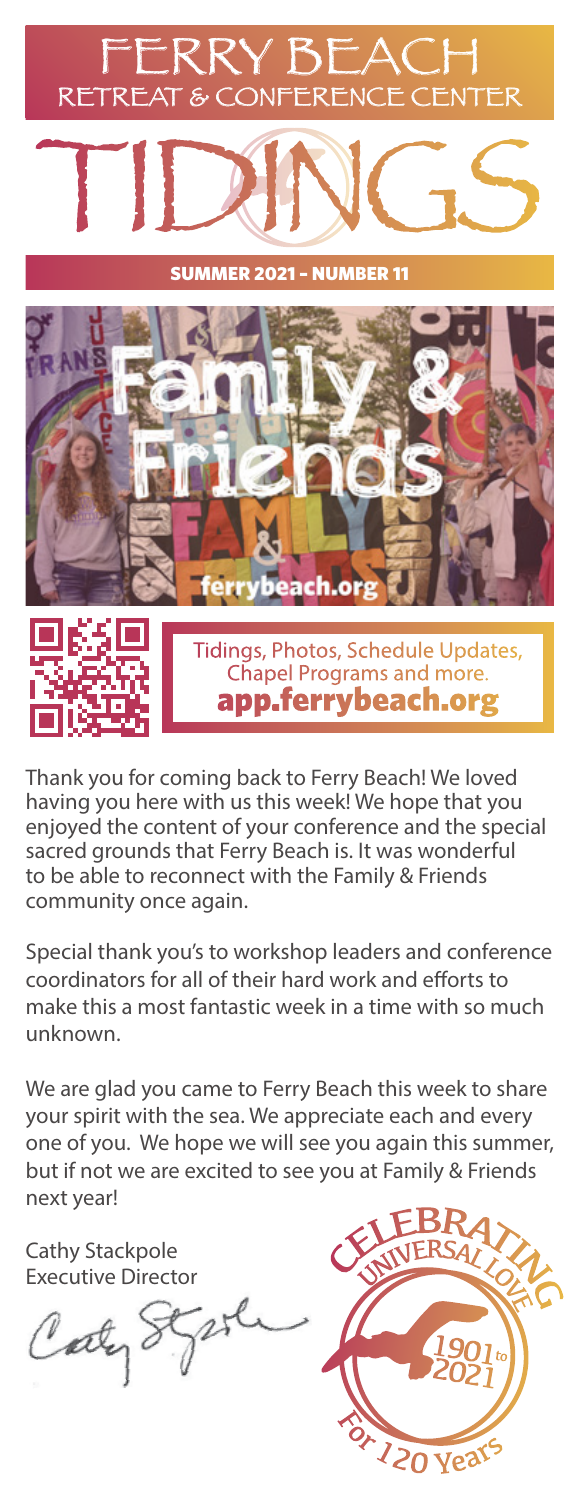













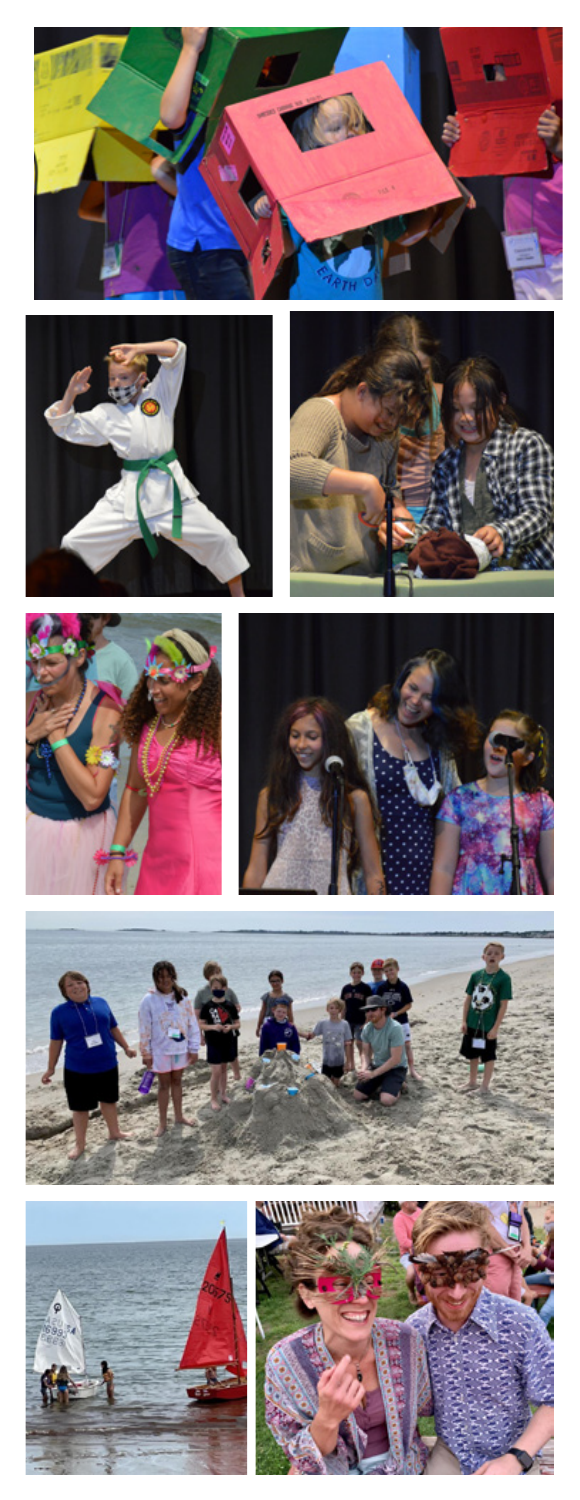









## WORKSHG  $\overline{D}$ SUI  $\begin{pmatrix} 0 \\ 0 \end{pmatrix}$ ON THE FERRY BEACH APP!

[The survey is on the Ferry Beach app located under](https://docs.google.com/forms/d/e/1FAIpQLSeEhdyp955vUo8OtmvTsPYm5QytMyibnkGOwos6-ezADKqD4w/viewform)  "NEWS." If you don't have the app, visit app.ferrybeach.org